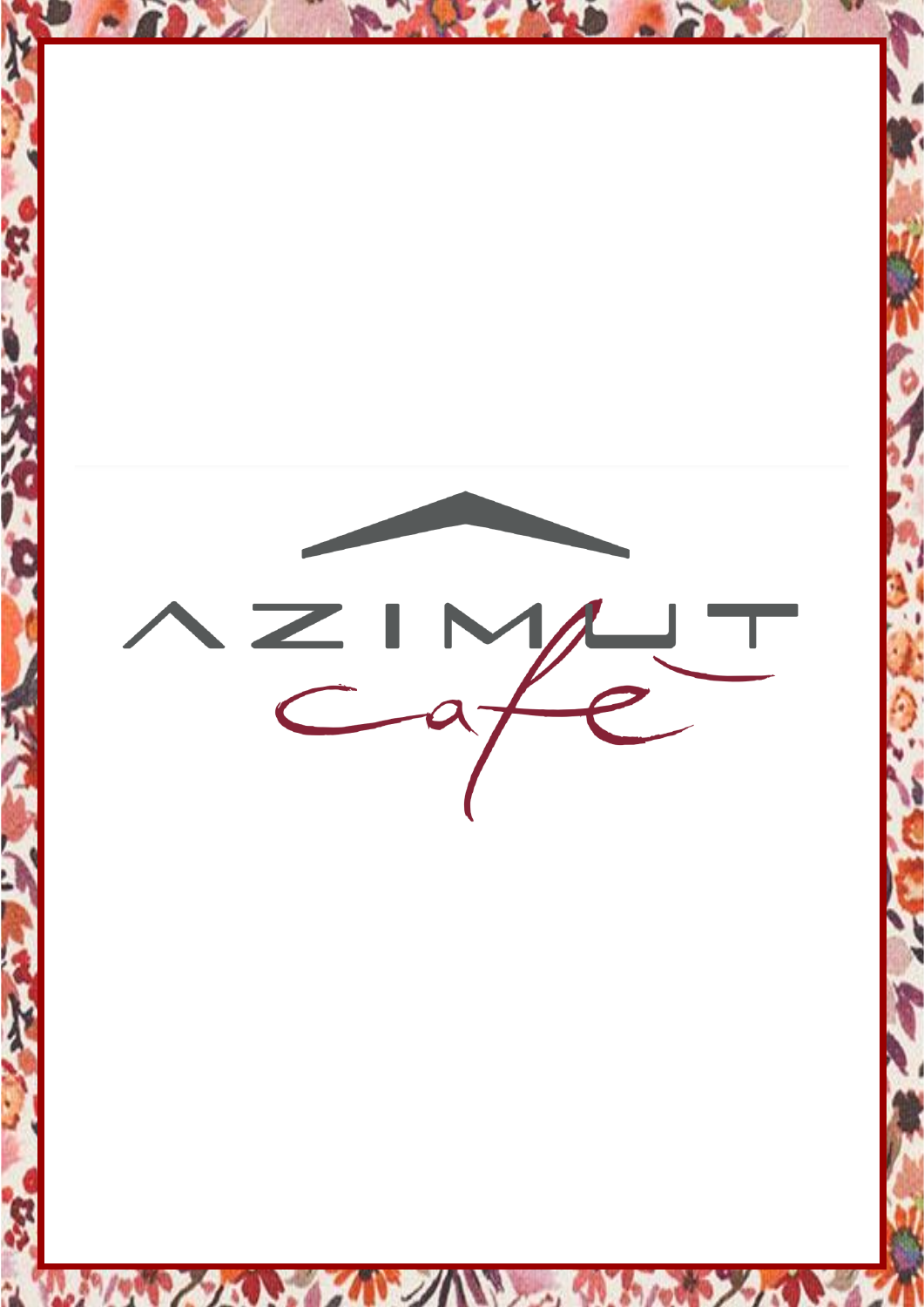# **WHITE WINES** 175ml Btl

**RIOJA BORDON, SPAIN** £6.5 £26 Clean & dry with green apples & citrus **PINOT GRIGIO, ITALY** £7 £27 Light & easy drinking, punchy & fragrant with bags of fruits. **COOPERS CREEK,** £11 £39 **SAUVIGNON BLANC NEW ZEALAND** Crisp & refreshing, reverberating with aromas & flavours of citrus, gooseberry, passion fruit. **CHABLIS, FRANCE** £59

Pale gold in colour with slight green tinges & a fruity nose with butter & hazelnut aromas

### **ROSE WINES** 175ml Btl

**VIBA BLUSH, SPAIN** £6.5 £26 An elegant pale rose, with strawberries and cream and a nice dry finish **SAINT-ROCH LES VIGNES** £9.5 £38 **ST. TROPEZ**

Cotes de Provence, fresh and lively on the palate, fairy light in body with a refreshing dry finish **WHISPERING ANGEL,** 

**COTES DE PROVENCE, FRANCE** £59 Whispering Angel is a light rose, full of finesse, freshness & fruit. In the mouth, subtle delicious notes of red fruits mingle with white flowers with a hint of spices supported by great minerality.

**Note: Wine by glass is available in 125ml**

#### **RED WINES** 175ml Btl

**RIOJA BORDON, SPAIN** £6.5 £26 Tinto – rioja, freshly red with a vibrant & concentrated, lightly oaked finish **MERLOT MORANDE, CHILE £8.5** £29 A great first impression of red fruits & plum with a mouthful of concentrated fruits **PINOT NOIR RESERVA, CHILE** £11 £39 Smooth, soft & round with lots of black cherry flavours & ripe plums with a full-bodied palate & lovely soft finish with a hint of oak **MONTEPULCIANO** £43 **UMANI RONCHI, ITALY**

Morello cherry- plum

## **SPARKLING & CHAMPAGNE**

 125ml Btl **PROSECCO, ITALY** £9.5 £38 Rose or White Superb quality prosecco with a clean & refreshing taste & wonderful finish **SEGURA VUIDAS BRUT, SPAIN EG7** Straw yellow in colour, with a small, fine, plentiful mousse. The palate is excellent, fruity & full of flavour, very elegant, giving the drinker a delightful sense of abundance. **SEGURA VUIDAS ROSE, SPAIN** 669 Made 100% with Pinot noir grapes, it is very pale in colour, delicate, elegant & with a crispy acidity, on the palate it is full of personality, lively & natural **MOET CHANDON BRUT** £13 £69 **MOET CHANDON ROSE** £15 £75

**Note: A discretionary optional service charge of 12.5% will be added to your bill and its going to all members of the staff**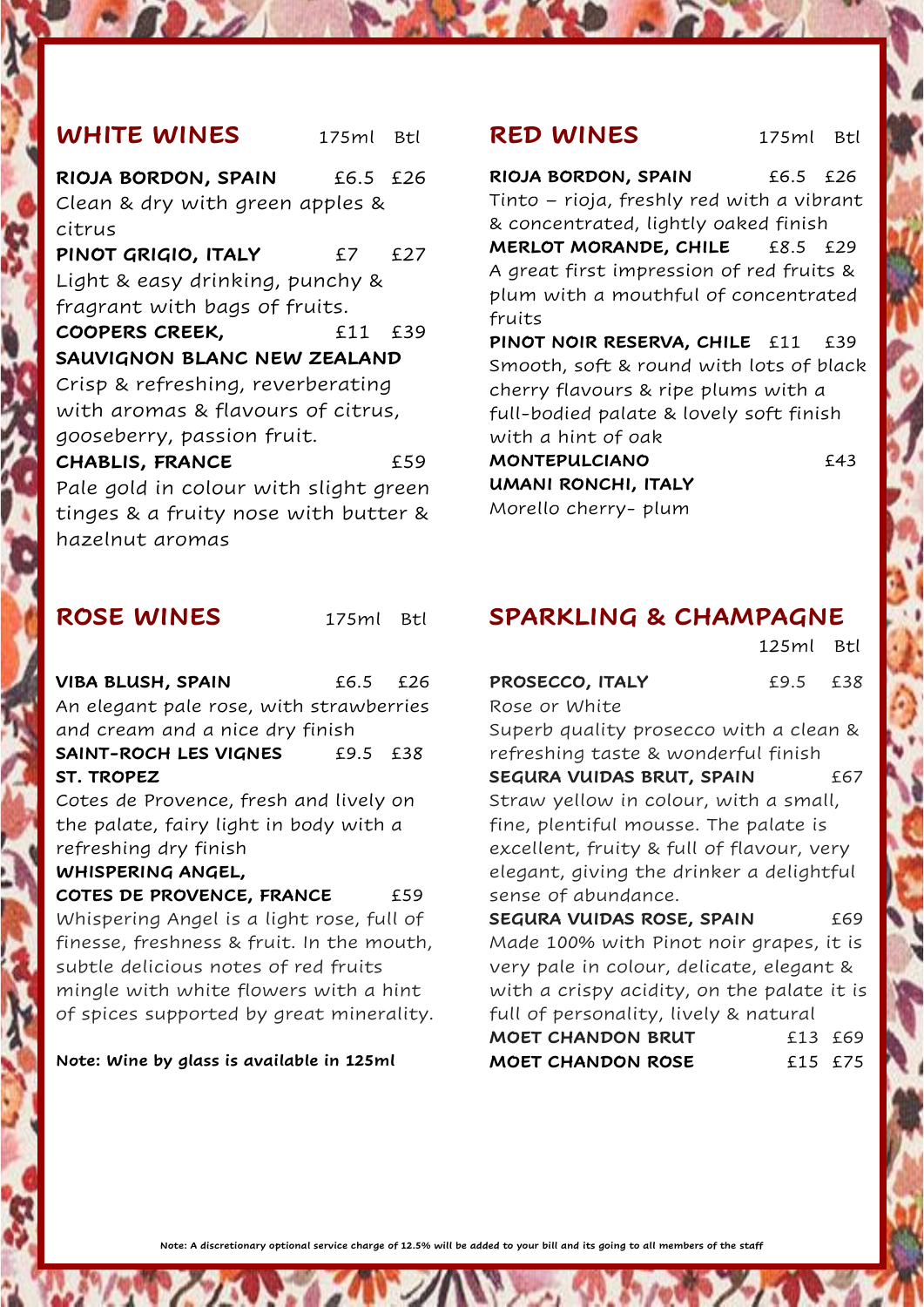# **BEERS & CIDERS**

|                                | <b>PINTS</b> | <b>HALFS</b> | <b>BTL/CAN</b> |
|--------------------------------|--------------|--------------|----------------|
| <b>ESTRELLA GALICIA</b>        | £6.9         | £3.5         | £5.9           |
| ICE BRAKER PALE ALE            | £6.4         | £3.2         |                |
| ESTRELLA GALICIA GF            |              |              | £5.9           |
| ESTRELLA GALICIA ALC FREE      |              |              | £4.2           |
| <b>PERONI</b>                  |              |              | £5             |
| <b>MAELOC STRAWBERRY CIDER</b> |              |              | £5.5           |
| <b>MAELOC DRY CIDER</b>        |              |              | £5.5           |
|                                |              |              |                |

# **COCKTAILS/ MOCKTAILS**

| <b>NEGRONI</b>       | £10/£9   | <b>MARGARITA</b>        | £10/NA  |
|----------------------|----------|-------------------------|---------|
| <b>APEROL SPRITZ</b> | £10/ £9  | <b>ESPRESSO MARTINI</b> | £12/£11 |
| FRENCH 75            | £10/ NA  | <b>DIRTY MARTINI</b>    | £12/NA  |
| <b>MOJITO</b>        | £10/£9   | PORNSTAR MARTINI        | £12/£11 |
| GREY GOOSE FIZZ      | £12/ £11 | <b>LONDON MULE</b>      | £11/£10 |
| <b>COSMOPOLITAN</b>  | £12/ £11 | SANGRIA / WHITE OR RED/ | £9/NA   |
| <b>OLD FASHION</b>   | £11/ £10 | <b>PIMM'S</b>           | £9/NA   |
|                      |          |                         |         |

# **SOFT DRINKS**

| <b>JUICES</b>                             | £3 | <b>GINGER BEER</b>    | £3   |
|-------------------------------------------|----|-----------------------|------|
| /Cranberry, apple, orange, passion fruit/ |    | <b>GINGER ALE</b>     | £3   |
| <b>FEVER TREE</b>                         | £3 | LARGE BOTTLE OF WATER | £4.5 |
| /Tonic, soda, lemonade/                   |    | /Still or sparkling/  |      |
| COKE/ DIET COKE/ COKE ZERO                | f3 | <b>SAINT CLEMENTS</b> | £4.5 |

| GIN                   | <b>50ml</b> | <b>VODKA</b>           | <b>50ml</b> | <b>WHISKY</b>         | <b>50ml</b> |
|-----------------------|-------------|------------------------|-------------|-----------------------|-------------|
| <b>BEEFETER</b>       | £8.5        | <b>ABSOLUT</b>         | £8.5        | <b>JACK DANIELS</b>   | £8.5        |
| <b>HENDRICK'S</b>     | £9.5        | TOM OF FINLAND         | £10         | <b>FOUR ROSES</b>     | £8.5        |
| <b>GIN MARE</b>       | £10         | GREY GOOSE             | £10         | <b>JAMESON</b>        | £8.5        |
| <b>TANQUERAY</b>      | £8.5        | <b>ABSOLUT VANILLA</b> | £8.5        | <b>GLENLIVET 12yo</b> | £12         |
| <b>SEVILLA</b>        | £8.5        | <b>SMIRNOFF</b>        | £8          | MONKEY SHOULDER       | £9          |
|                       |             |                        |             |                       |             |
| <b>RUM</b>            | <b>50ml</b> | <b>BRANDY</b>          | <b>50ml</b> | <b>OTHER SPIRITS</b>  | <b>50ml</b> |
| <b>BACARDI</b>        | £8.5        | CARLOS 1               | £12         | CAZCABEL              | £8.5        |
| <b>BACARDI SPICED</b> | £8.5        | <b>REMY MARTIN</b>     | £12         | CAZCABEL COFFEE       | £8.5        |
| APPLETON 12yo         | £12         | MERITO 15yo            | £15         | <b>DISARONNO</b>      | £8          |
| <b>MALIBU</b>         | £8          | MERITO 25yo            | £20         | <b>BAILEYS</b>        | £8          |